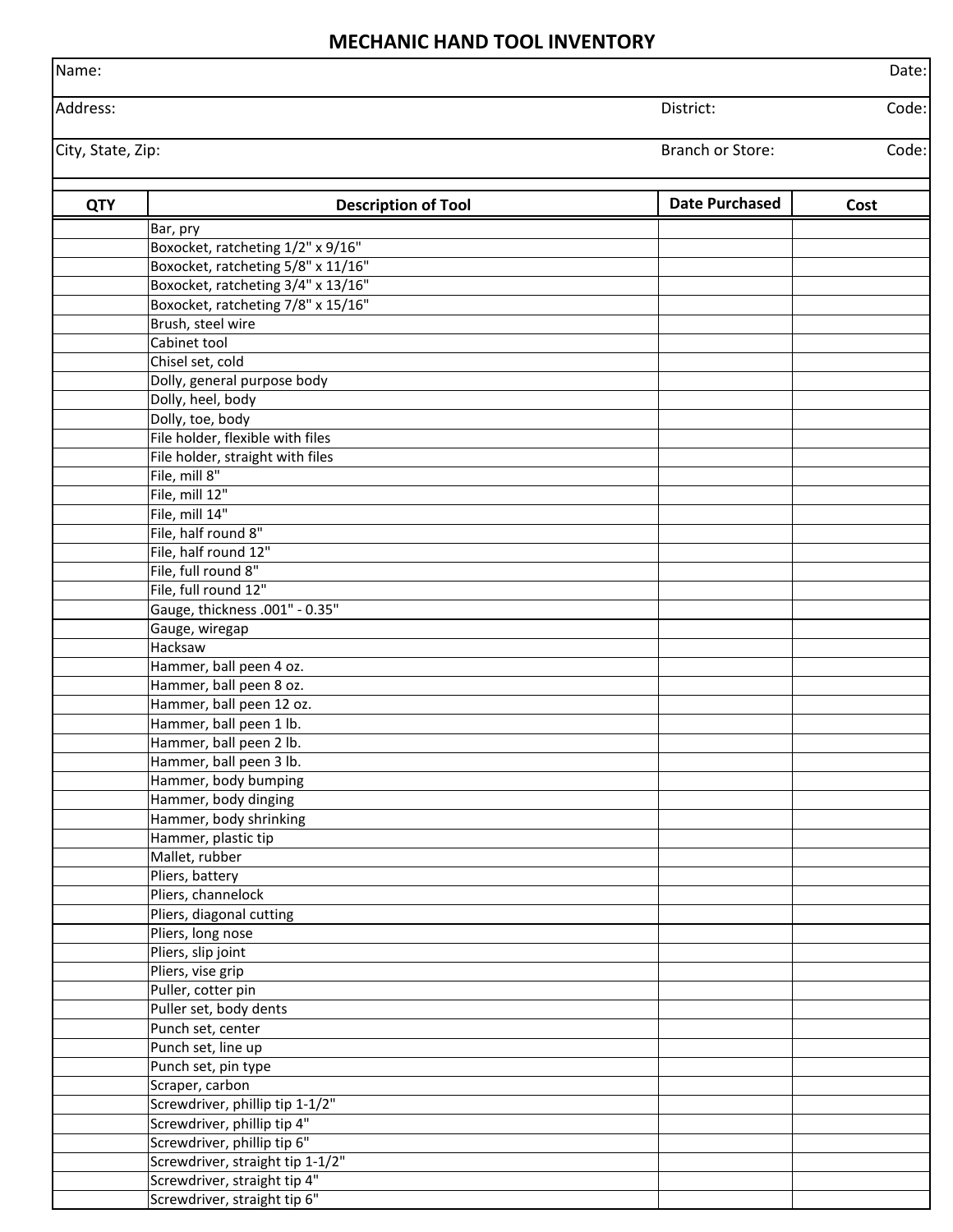## **MECHANIC HAND TOOL INVENTORY**

| <b>QTY</b> | <b>Description of Tool</b>                          | <b>Date Purchased</b> | Cost |
|------------|-----------------------------------------------------|-----------------------|------|
|            | Screwdriver, straight tip 8"                        |                       |      |
|            | Shear, metal cutting, straight                      |                       |      |
|            | Shear, metal cutting, right hand                    |                       |      |
|            | Shear, metal cutting, left hand                     |                       |      |
|            | Socket set, 1/4" sq.dr.3/16" - 1/2" sockets         |                       |      |
|            | Entension, short 1/4" sq. dr.                       |                       |      |
|            | Entension, long 1/4" sq. dr.                        |                       |      |
|            | Handle, flex, 1/4" sq. dr.                          |                       |      |
|            | Handle, sliding bar "T" 1/4" sq. dr.                |                       |      |
|            | Ratchet, 1/4" sq. dr.                               |                       |      |
|            | Socket set 3/8" sq. dr. 1/4" - 3/4" sockets         |                       |      |
|            | Extension, short 3/8" sq. dr.                       |                       |      |
|            | Extension, medium 3/8" sq. dr.                      |                       |      |
|            | Extension, long 3/8" sq. dr.                        |                       |      |
|            | Handle, flex 3/8" sq. dr.                           |                       |      |
|            | Handle, sliding bar "T" 3/8" sq. dr.                |                       |      |
|            | Handle, speed 3/8" sq. dr.                          |                       |      |
|            | Ratchet, 3/8" sq. dr.                               |                       |      |
|            | Universal Joint 3/8" sq. dr.                        |                       |      |
|            | Socket set, 1/2" sq. dr. 7/16" - 1-1/8" sockets     |                       |      |
|            | Extension, short 1/2" sq. dr.                       |                       |      |
|            | Extension, medium 1/2" sq. dr.                      |                       |      |
|            | Extension, long 1/2" sq. dr.                        |                       |      |
|            | Handle, flex 1/2" sq. dr.                           |                       |      |
|            | Handle, sliding "T" bar 1/2" sq. dr.                |                       |      |
|            | Handle, speed 1/2" sq. dr.<br>Ratchet, 1/2" sq. dr. |                       |      |
|            | Universal joint 1/2" sq. dr.                        |                       |      |
|            | Socket set, deep socket 1/2" sq. dr. 1/2"-1-1/16"   |                       |      |
|            | Wrench, adjustable 7"                               |                       |      |
|            | Wrench, box end, 3/8" x 7/16"                       |                       |      |
|            | Wrench, box end, 7/16" x 1/2"                       |                       |      |
|            | Wrench, box end, 1/2" x 9/16"                       |                       |      |
|            | Wrench, box end, 9/16" x 5/8"                       |                       |      |
|            | Wrench, box end, 5/8" x 3/4"                        |                       |      |
|            | Wrench, box end, 11/16" x 13/16"                    |                       |      |
|            | Wrench, box end, 3/4" x 7/8"                        |                       |      |
|            | Wrench, box end, 15/16" x 1"                        |                       |      |
|            | Wrench, box end, 1-1/16" x 1-1/4"                   |                       |      |
|            | Wrench, box end, 1-1/8" x 1-5/16"                   |                       |      |
|            | Wrench, combination, box and open end 7/16"         |                       |      |
|            | Wrench, combination, box and open end 1/2"          |                       |      |
|            | Wrench, combination, box and open end 9/16"         |                       |      |
|            | Wrench, combination, box and open end 5/8"          |                       |      |
|            | Wrench, combination, box and open end 11/16"        |                       |      |
|            | Wrench, combination, box and open end 3/4"          |                       |      |
|            | Wrench, combination, box and open end 13/16"        |                       |      |
|            | Wrench, combination, box and open end 7/8"          |                       |      |
|            | Wrench, open end, 1/4" x 5/16"                      |                       |      |
|            | Wrench, open end, 3/8" x 7/16"                      |                       |      |
|            | Wrench, open end, 1/2" x 9/16"                      |                       |      |
|            | Wrench, open end, 19/32" x 11/16"                   |                       |      |
|            | Wrench, open end, 5/8" x 3/4"                       |                       |      |
|            | Wrench, open end, 25/32" x 13/16"                   |                       |      |
|            | Wrench, open end, 3/4" x 7/8"                       |                       |      |
|            | Wrench, open end, 15/16" x 1"                       |                       |      |
|            | Wrench, open end, 1-1/16" x 1-1/8"                  |                       |      |
|            | Wrench set, hexagon head, shsort arm 1/16"-9/64"    |                       |      |
|            | Wrench set, hexagon head, long arm 7/64"-5/16"      |                       |      |